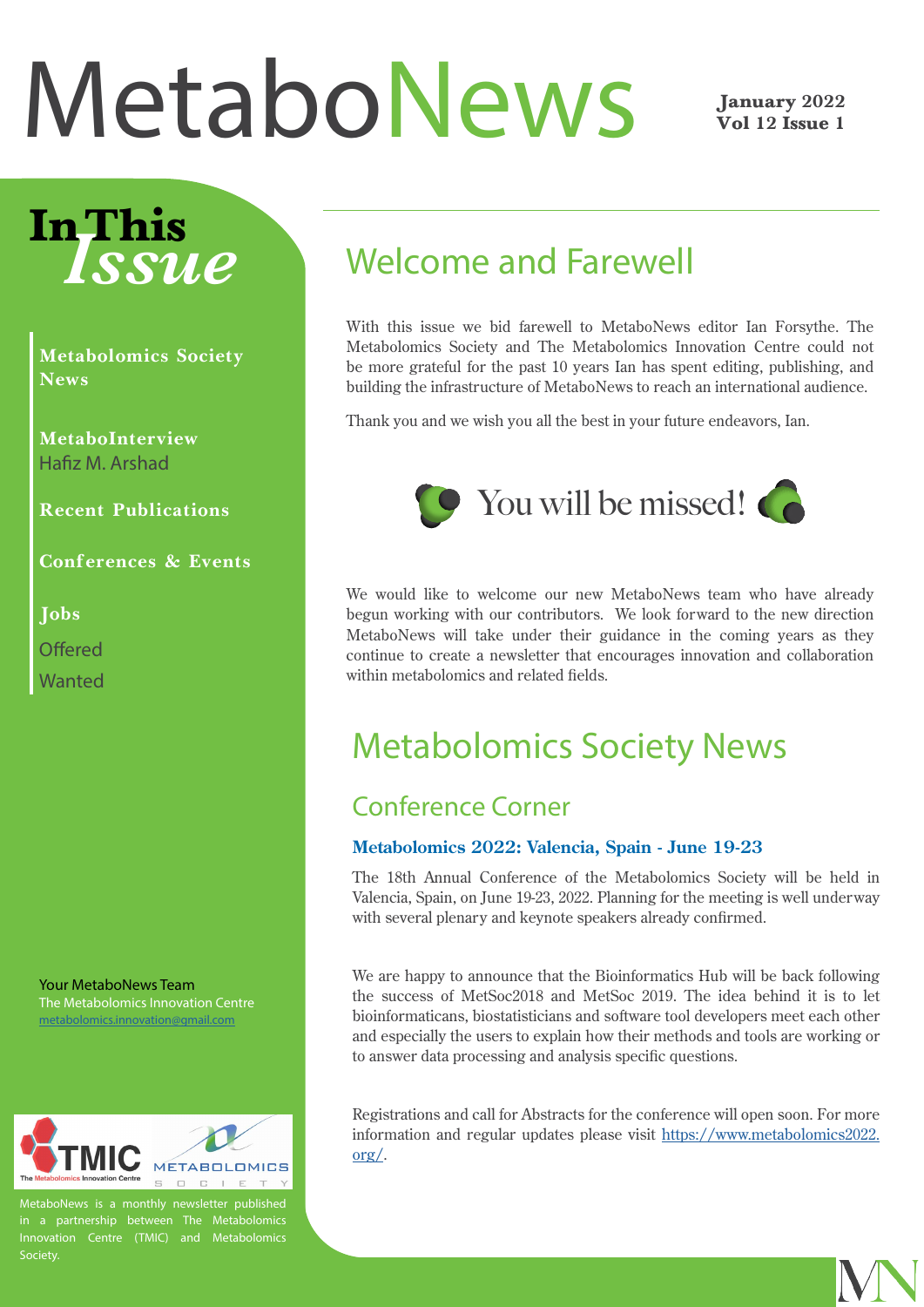



**METABOLOMICS SOCIETY EARLY- CAREER MEMBERS NETWORK** 

The Metabolomics Society is an independent non-profit organisation dedicated to promoting the growth, use and understanding of metabolomics in the life sciences.

General Enquiries info[@metabolomicssociety.org](mailto:info%40metabolomicssociety.org?subject=) Membership Enquiries [membership@metabolomicssociety.org](mailto:membership%40metabolomicssociety.org?subject=)

### Members Corner

#### **Early-career Members Network (EMN)**

#### E**MN Experts Opinion**

Let's begin 2022 with a new expert's opinion!

In this January edition, Professor Tim Ebbels kindly shares his work about computational metabolomics and how to apply it into real problems. He also provides advice and tips for early career members working in the field of computational metabolomics. Follow the link for the full story [https://wiki.](https://wiki.metabolomicssociety.org/index.php/Tim_Ebbels) [metabolomicssociety.org/index.php/Tim\\_Ebbels](https://wiki.metabolomicssociety.org/index.php/Tim_Ebbels).

#### International Affiliates Corner

#### **Metabolomics Association of North America (MANA)**

Visit <https://metabolomicsna.org>

We are very excited to announce that the 4th Annual MANA conference will take place September 16-18, 2022 on the campus of the University of Alberta in Edmonton, Alberta, CA. The conference will be hosted by the University of Alberta and The Metabolomics Innovation Centre (TMIC), and the organizers have developed an engaging preliminary program.

We look forward to seeing you there!

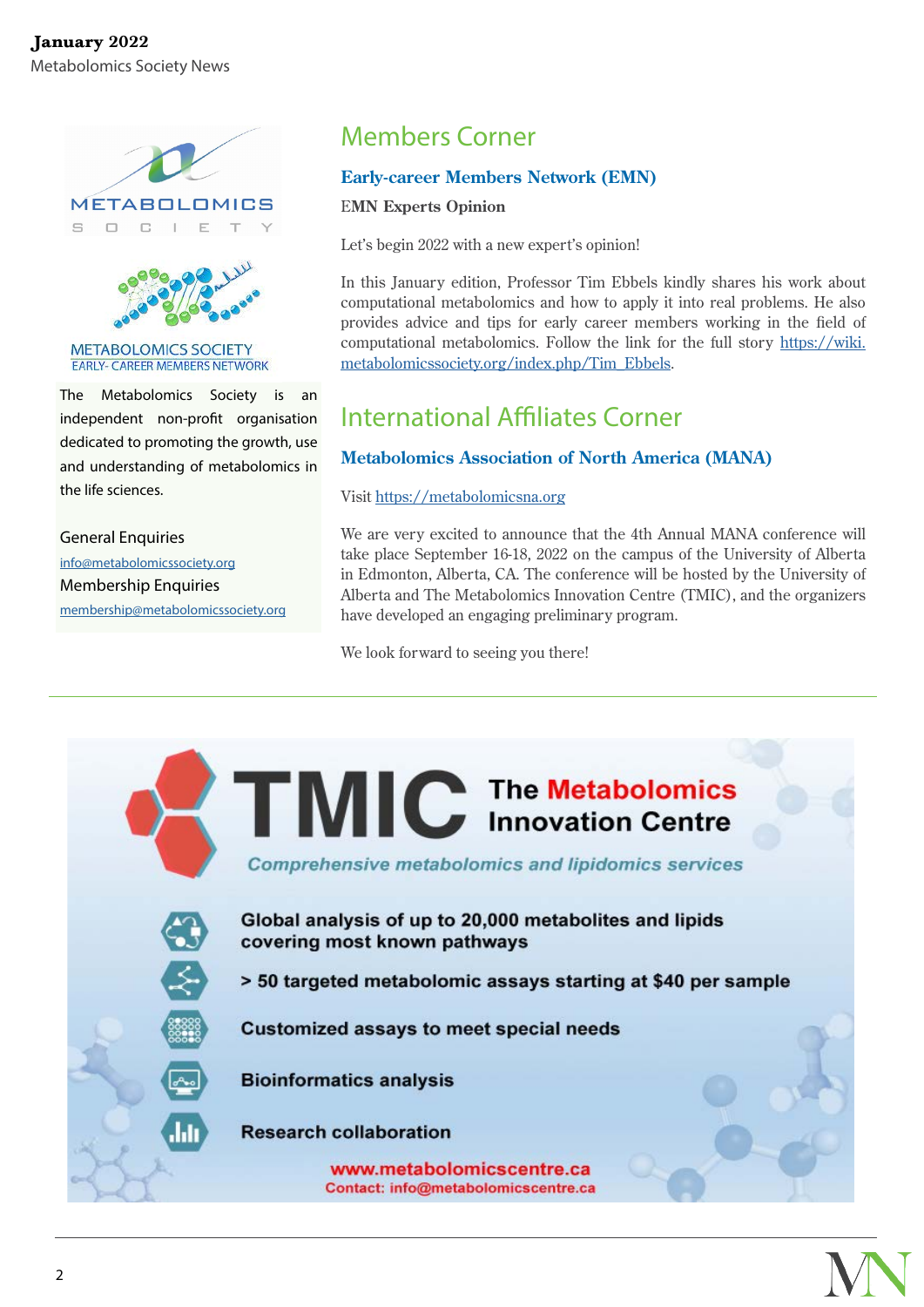# <span id="page-2-0"></span>Hafiz Muhammad Arshad



**Ph.D. Candidate University of Strathclyde Glasgow, UK**

# Biography

Hafiz Muhammad Arshad is a Ph.D. candidate (4th year) at the University of Strathclyde in Glasgow, United Kingdom. Before starting his Ph.D. program, he served as a lecturer in reproductive physiology and endocrinology at Bahauddin Zakariya University in Pakistan. He has made valuable contributions through teaching and research publications in his field.

# Interview Q&A

#### **How did you get involved in metabolomics?**

I was introduced to this field by my mentors and supervisors Prof. Craig W. Roberts and Dr. Gareth Westrop. However, I started to work practically in the field of metabolomics to pursue a Ph.D. through a collaborative project between the University of Porto (Portugal) and the University of Strathclyde, detailing the metabolomic profile of the maternal-fetal interface during maternal infection with Toxoplasma gondii. This study provided insight into how the disease of toxoplasmosis affects the developing maternal-fetal interface and particularly the developing fetus. It took me some time to understand the protocol and procedural details regarding the interpretation of data; however, I must say it is quite an exciting and novel approach that can be implemented in many fields of science. Now I am confident and excited in pursuing a lifelong career in this field.

#### **What are some of the most exciting aspects of your work in metabolomics?**

First of all, metabolomic profiling of the maternal-fetal interface had never been done before using mice maternally infected with T. gondii, to the best of my knowledge. We used an LC-MS approach to investigate, identify, and quantify the metabolites at the maternal-fetal interface during pregnancy. We identified many metabolic changes and biomarkers which could be a therapeutic target in the future. Other than this, the discovery of different metabolic changes as the infection progresses from mother to the developing fetus and how it happens is an exciting outcome.

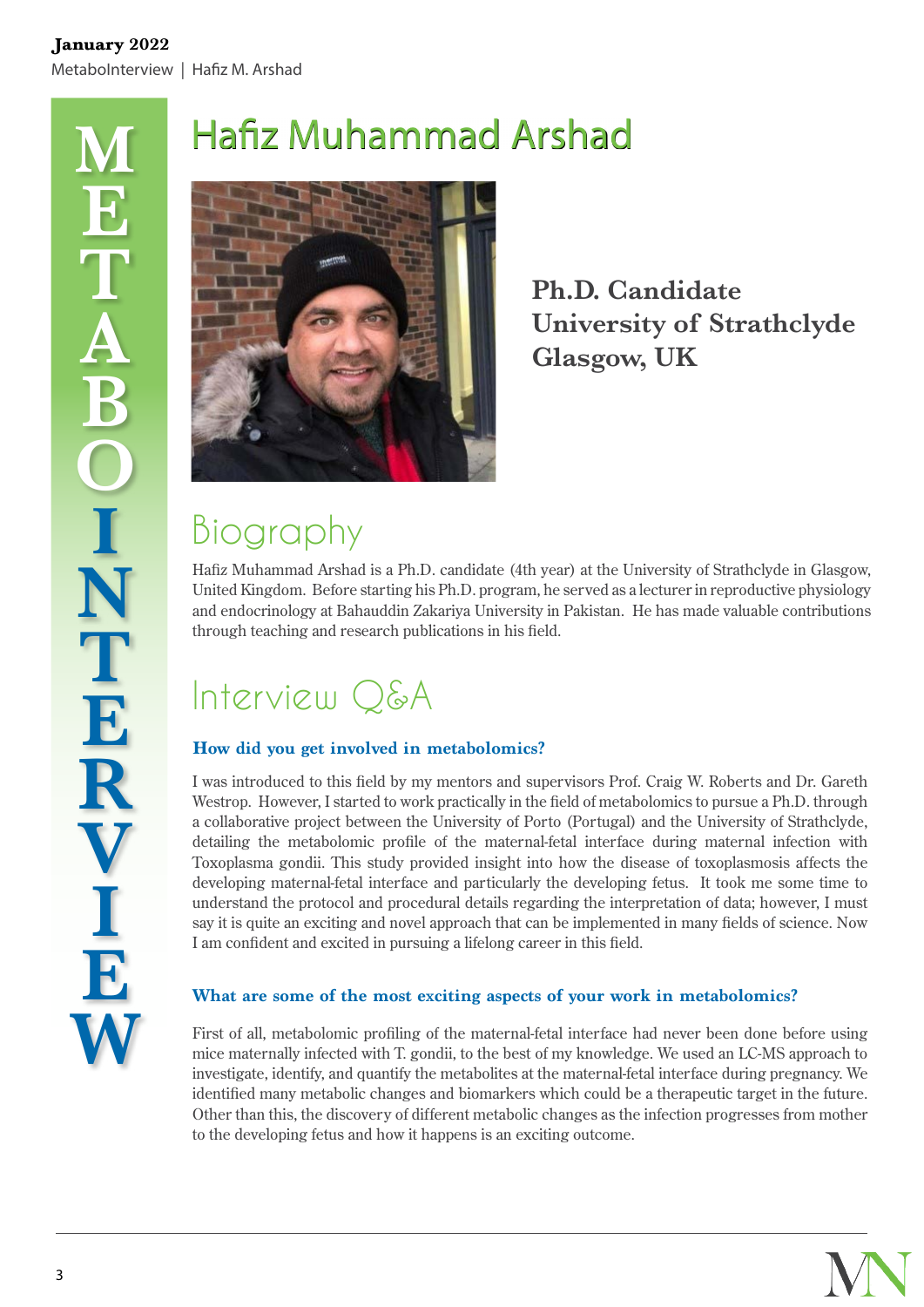#### **What key metabolomics initiatives are you pursuing at your research centre or institute?**

Like I said, this work appears to be the first of its kind detailing the metabolic status of the very diverse environment of pregnancy, where many phases of infection, immunity, microbiota-host interaction, and metabolism overlap and interact with each other. Based on the results obtained from this study, there are a couple of hypotheses that are very likely to be addressed in future studies to further enhance our knowledge to achieve better outcomes.

#### **What is happening in your country in terms of metabolomics?**

The interest in the field of metabolomics is growing vastly all over the world now. There are many scientists from diverse disciplines that are collaborating in research in metabolomics. The work done in my Ph.D. program is also a collaborative work done between the University of Porto in Portugal and the University of Strathclyde here in the UK. Currently, in the UK, there is much happening in the field of metabolomics, including fast-growing networks of mass spectrometrybased collaborative research groups, drug development, toxicology studies, public-private partnership projects, and industry-led research. There are many but these are just to name a few.

#### **How do you see your work in metabolomics being applied today or in the future?**

Toxoplasmosis is an infectious disease of high veterinary and medical importance, and according to epidemiological studies, it can infect as much as 50% of the human population. It is of utmost importance to evaluate the consequences of infection during pregnancy, which are still largely unknown. My current project mainly focusses on the impact of maternal infection on the maternal-fetal interface and on maternal serum. There are many metabolites and metabolic pathways observed to be disrupted during maternal infection. Those disruptions in metabolic pathways could be future targets to explore further to deal with this infectious disease. As I mentioned earlier, there are a few hypotheses generated that somebody can include in future research in this particular area of zoonotic diseases.

#### **As you see it, what are metabolomics' greatest strengths?**

Metabolomics has the potential to increase our understanding of how different enzymes, chemicals, or other biological factors can affect the human/host health. If I have to talk about the strengths of metabolomics, there are many, but in particular, I would like to mention a few of these, such as the coupling of a global analysis followed by targeted analysis, which makes it very convenient and less time-consuming to analyze a huge set of data with a high degree of identification, quantification, and validation of the metabolomic profiles. Similarly, we can process and analyze thousands of clinical samples or any large dataset in a short period of time.

### **Take the Lead** in Metabolomics with Agilent

Solutions-focused portfolio to enhance your metabolomics research

Learn more





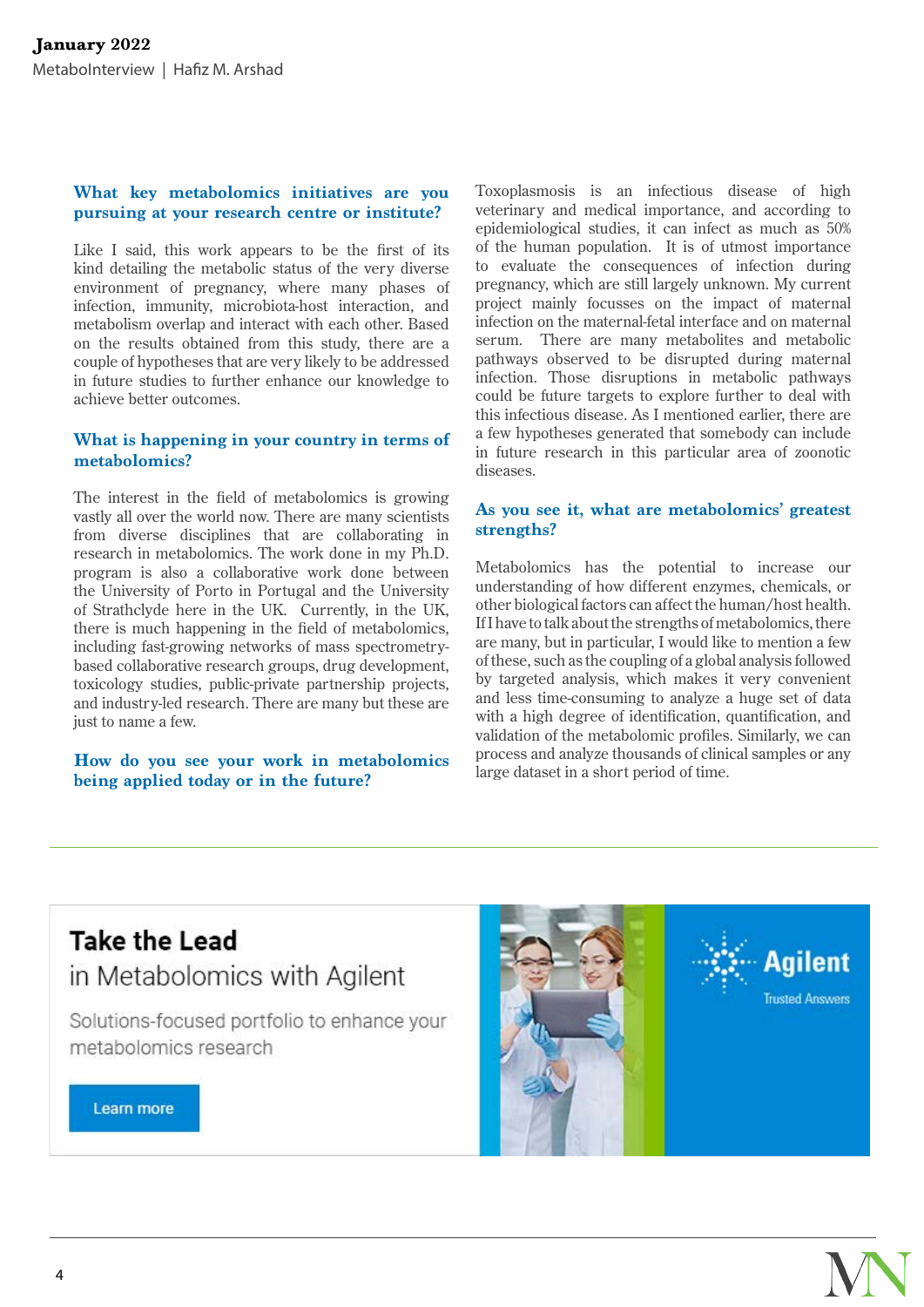#### **What do you see as the greatest barriers for metabolomics?**

There are some issues within metabolomics that need to be addressed. From my point of view, one of the biggest challenges faced in metabolomics research is being able to make the true identification of different putativelyidentified metabolites (within untargeted metabolomics). A single putatively-identified feature in mass spec data can actually be due to various fragments and adducts. Although there are many techniques suggested by many leading scientists to solve this issue, they ultimately need to be consistent with each other. In my view, the most reliable technique recently developed is matching of retention time (RT) of any molecule with that of a standard molecule. Although these RTs can be different in different experimental conditions, time scales, and instruments used, it is still considered by many to be the most reliable technique for valid identifications of metabolites. However, I am optimistic that some more techniques will be developed in the near future to address the issue of true identifications of metabolites.

#### **How does the future look in terms of funding for metabolomics?**

Generally, science is a challenging career. Sometimes, funding is uncertain for a specific area of research, so it makes it difficult to proceed. As far as metabolomics is concerned, funding is no doubt a problem at the moment and it may remain likely in the near future. However, with metabolomics being a quickly-emerging field and many scientists rushing towards using its techniques, I don't think the situation of funding will likely be as challenging in the coming years as it is today.

#### **What role can metabolomics standards play?**

Innovation is derived from creative thinking and hard work. This field has been transitioning into a mature stage now due to the innovative ideas, workflows, and research being carried out. Standardization is always an essential aspect of achieving cross-validation of any outcome between different platforms and laboratories.

Like I discussed earlier, the major bottleneck in an untargeted metabolomics spectrum is the true identification of metabolites. This can be addressed by comparison with the spectra of authentic standards. This comparison can be made regarding retention time, m/z value, and structural identities; however, it is unlikely for any one laboratory to buy all of the authentic standards for the confirmation of all the putatively-identified metabolites. In reality, a reasonable compromise is to retrospectively use authentic standards to confirm those metabolites of greatest importance and where important conclusions can be made.

#### **Do you have any other comments that you wish to share about metabolomics?**

Different metabolite states are the ultimate representation of the underlying biological condition. The accurate interpretation of altered metabolites can lead us to discerning and understanding minor changes in the genome or proteome that directly affect metabolism. In this way, it allows us to evaluate the entire system. This is what makes metabolomics research so valuable.

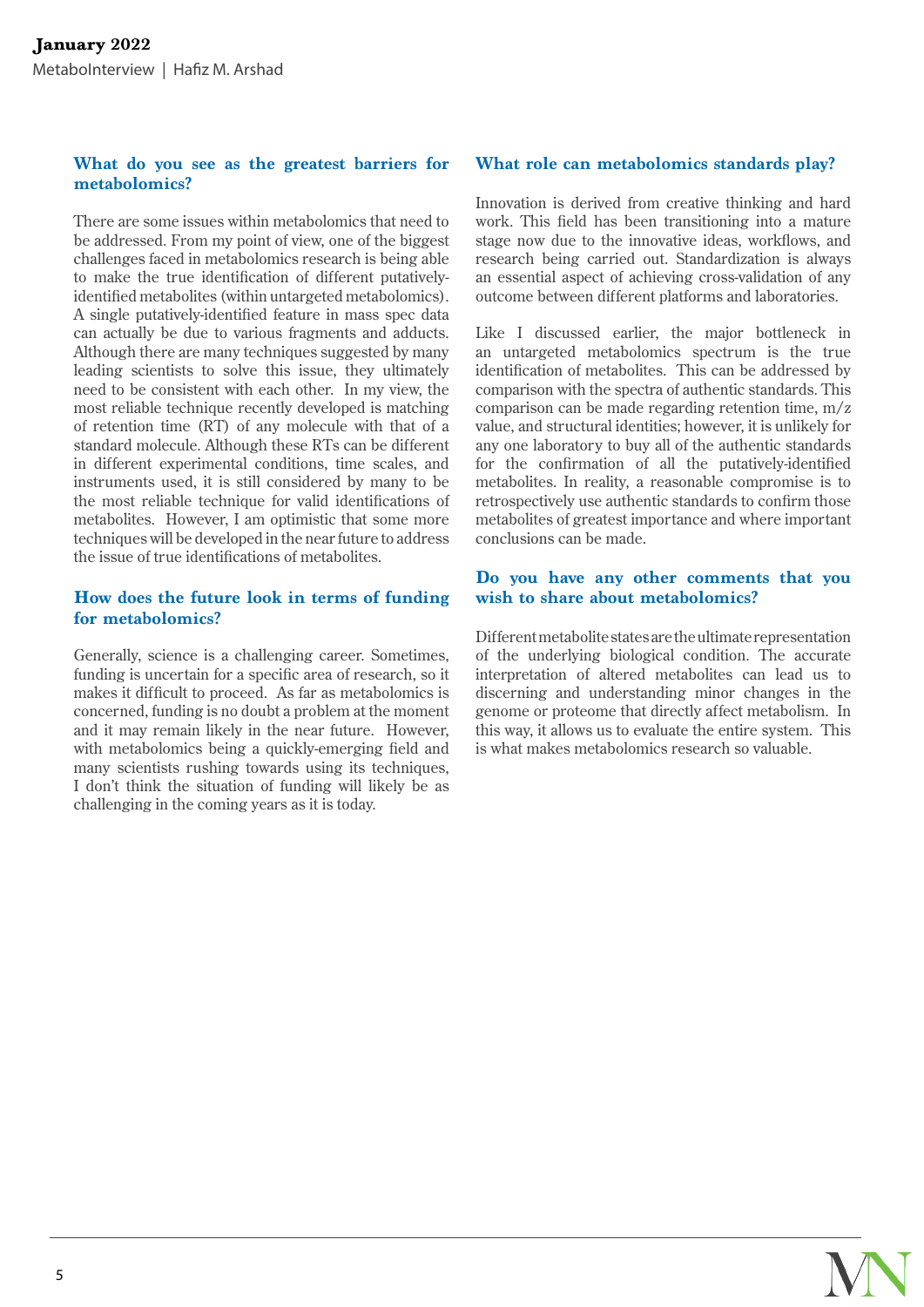# <span id="page-5-0"></span>[Recent Publications](#page-0-0)

Recently published papers in metabolomics

- [Applications of Metabolomics to Precision Nutrition](https://pubmed.ncbi.nlm.nih.gov/34518463/)
- [Enantioselective Metabolomics by Liquid Chromatography-Mass Spectrometry](https://pubmed.ncbi.nlm.nih.gov/34757254/)
- [Establishment of a Prognostic Prediction and Drug Selection Model for Patients with Clear Cell Renal Cell](https://pubmed.ncbi.nlm.nih.gov/35028006/) [Carcinoma by Multiomics Data Analysis](https://pubmed.ncbi.nlm.nih.gov/35028006/)
- [HMDB 5.0: the Human Metabolome Database for 2022](https://pubmed.ncbi.nlm.nih.gov/34986597/)
- [Inferring Early-life Host and Microbiome Functions by Mass Spectrometry-based Metaproteomics and](https://pubmed.ncbi.nlm.nih.gov/35024099/) **[Metabolomics](https://pubmed.ncbi.nlm.nih.gov/35024099/)**
- [The Integrated "Multiomics" Landscape at Peak Injury and Resolution From Alcohol-Associated Liver Disease](https://pubmed.ncbi.nlm.nih.gov/34558855/)
- Integrating *in vitro* [Metabolomics with a 96-well High-throughput Screening Platform](https://pubmed.ncbi.nlm.nih.gov/35000038/)
- [Integration of GWAS, Metabolomics, and Sensorial Analyses to Reveal Novel Metabolic Pathways Involved in](https://pubmed.ncbi.nlm.nih.gov/34863583/) [Cocoa Fruity Aroma GWAS of Fruity Aroma in Theobroma cacao](https://pubmed.ncbi.nlm.nih.gov/34863583/)
- [Mapping the Human Gut Mycobiome in Middle-aged and Elderly Adults: Multiomics Insights and Implications](https://pubmed.ncbi.nlm.nih.gov/35017200/) [for Host Metabolic Health](https://pubmed.ncbi.nlm.nih.gov/35017200/)
- [Metabolomics Facilitate the Personalized Management in Inflammatory Bowel Disease](https://pubmed.ncbi.nlm.nih.gov/34987610/)
- [Metabolomics for Personalized Medicine: The Input of Analytical Chemistry from Biomarker Discovery to](https://pubmed.ncbi.nlm.nih.gov/34432105/) [Point-of-care Tests](https://pubmed.ncbi.nlm.nih.gov/34432105/)
- [Metabolomics in the Understanding and Management of Hepatic Encephalopathy](https://pubmed.ncbi.nlm.nih.gov/34808106/)
- [Multiomics Approach Reveals a Role of Translational Machinery in Shaping Maize Kernel Amino Acid](https://pubmed.ncbi.nlm.nih.gov/34618082/) **[Composition](https://pubmed.ncbi.nlm.nih.gov/34618082/)**
- [Multiomics Integration-based Molecular Characterizations of COVID-19](https://pubmed.ncbi.nlm.nih.gov/34864875/)
- [Multiomics Profiling of the Expression and Prognosis of MCMs in Endometrial Carcinoma](https://pubmed.ncbi.nlm.nih.gov/34859821/)
- [Multiomics Subtyping for Clinically Prognostic Cancer Subtypes and Personalized Therapy: A Systematic](https://pubmed.ncbi.nlm.nih.gov/34906494/) [Review and Meta-analysis](https://pubmed.ncbi.nlm.nih.gov/34906494/)
- [Non-esterified Fatty Acids as Biomarkers of Diet and Glucose Homeostasis in Pregnancy: The Impact of Fatty](https://pubmed.ncbi.nlm.nih.gov/34871861/) [Acid Reporting Methods: NEFA Reporting Methods Affect Dietary and Cardiometabolic Endpoints](https://pubmed.ncbi.nlm.nih.gov/34871861/)
- [NP-MRD: the Natural Products Magnetic Resonance Database](https://pubmed.ncbi.nlm.nih.gov/34791429/)
- [The Promise of Graphene-based Transistors for Democratizing Multiomics Studies](https://pubmed.ncbi.nlm.nih.gov/34537553/)
- [A Roadmap to High-resolution Standard Microcoil MAS NMR Spectroscopy for Metabolomics](https://pubmed.ncbi.nlm.nih.gov/34970795/)
- [Sex Differences in Alzheimer's Disease: Insights From the Multiomics Landscape](https://pubmed.ncbi.nlm.nih.gov/33896621/)
- [Subcellular metabolomics: Isolation, measurement, and applications](https://pubmed.ncbi.nlm.nih.gov/34979492/)
- [Training Associated Alterations in Equine Respiratory Immunity Using a Multiomics Comparative Approach](https://pubmed.ncbi.nlm.nih.gov/35013475/)
- [Untargeted GC-MS Metabolomics Reveals the Metabolic Responses in the Gills of Chinese Mitten Crab](https://pubmed.ncbi.nlm.nih.gov/35032728/) [\(Eriocheir sinensis\) Subjected to Air-exposure Stress](https://pubmed.ncbi.nlm.nih.gov/35032728/)
- [Untargeted Metabolomics Analysis of the Serum Metabolic Signature of Childhood Obesity](https://pubmed.ncbi.nlm.nih.gov/35011090/)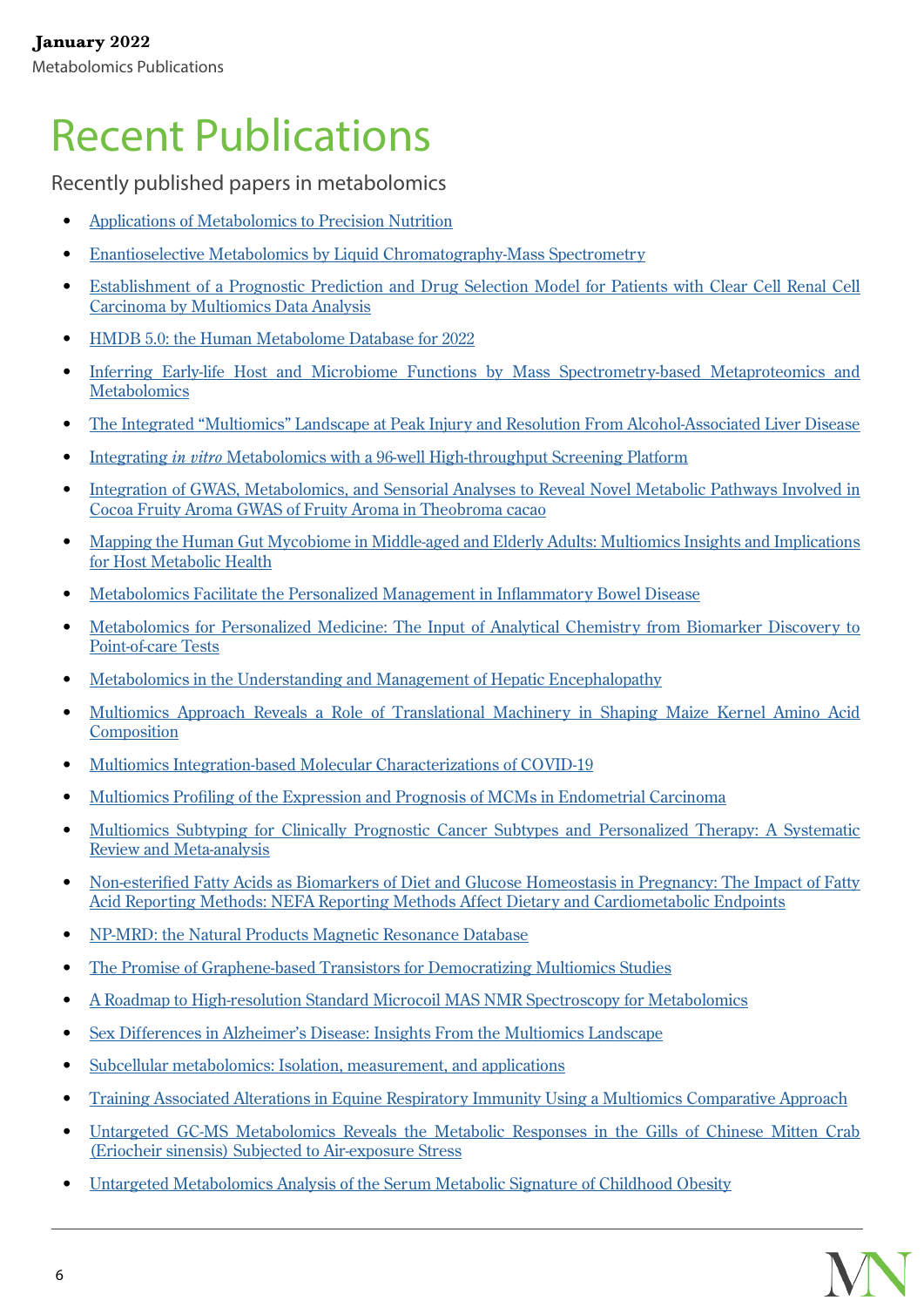# <span id="page-6-0"></span>**[Metabolomics Events](#page-0-0)**

## **13 January - 1 December 2022**

**[Bits & Bites 2022](https://registration.genomecenter.ucdavis.edu/events/copy_of_WCMC_BitsBites_2022/)**

Register [here.](https://registration.genomecenter.ucdavis.edu/events/copy_of_WCMC_BitsBites_2022/)

#### **Overview**

These courses hosted by the UC Davis West Coast Metabolomics Center are great for grad students, postdocs, and other STEM professionals.

Bits & Bites is an online course series that features in-depth topics in untargeted metabolomics. Each short course can be taken individually, or you can select multiple Bites. You will gain a deeper insight into current software, methods, and pitfalls. We've added multiple fundamental courses for those interested in learning the advantages and disadvantages of such topics as Mass Spectrometry, Lipidomics, Metabolism, and Gas Chromatography-MS in Metabolomics.

For more information check out our flyer or visit our website: [https://metabolomics.ucdavis.](https://metabolomics.ucdavis.edu/courses-and-seminars/courses/217-bits-and-bites-2021) [edu/courses-and-seminars/courses/217-bits-and-bites-2021](https://metabolomics.ucdavis.edu/courses-and-seminars/courses/217-bits-and-bites-2021)



Registration fee: \$150 per bite. Sign-up for all 10 bites by Jan 10, 2022 to get an EARLY BIRD SPECIAL!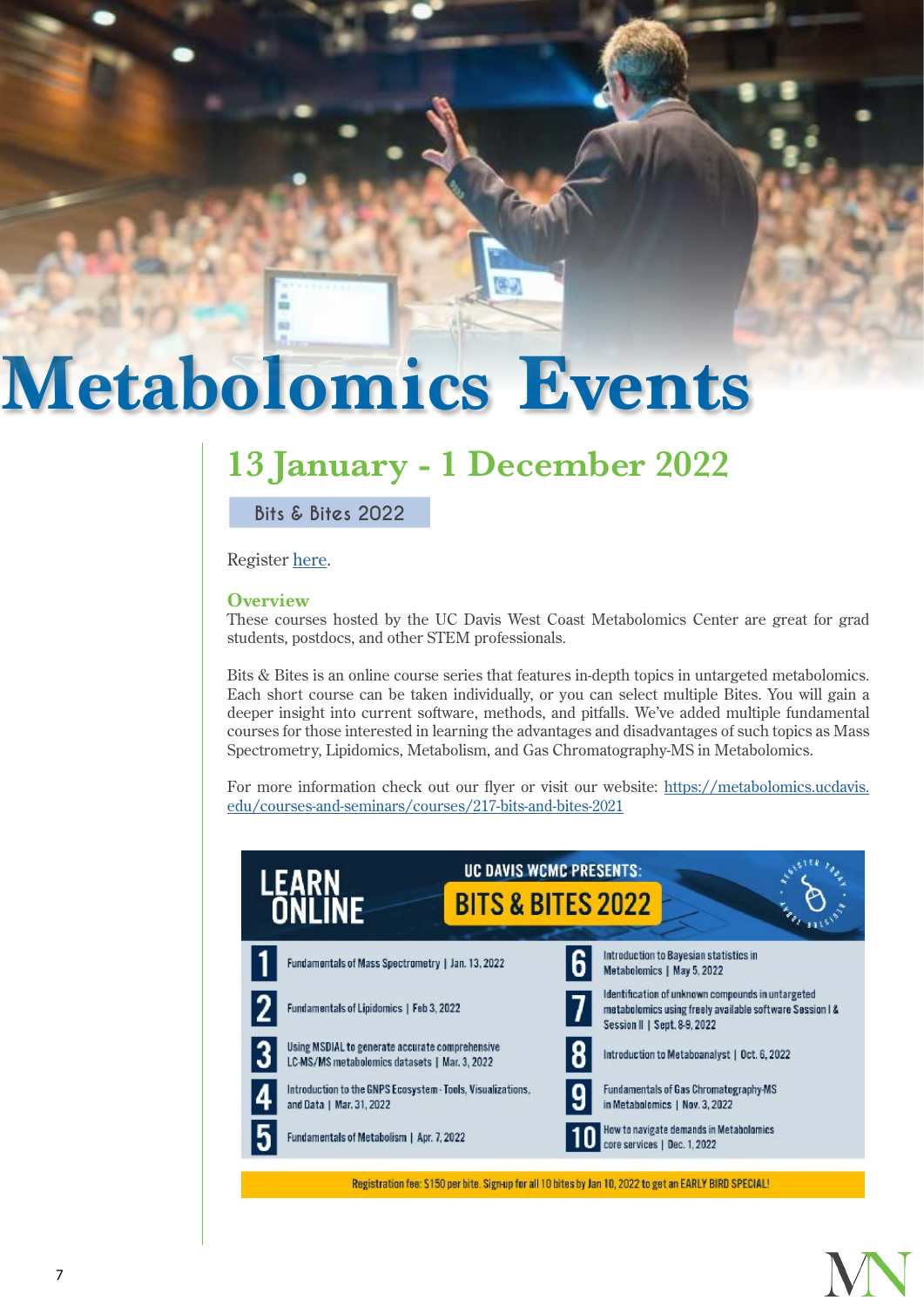# **18 January 2022**

#### **[Startup TNT Life Sciences Investment Summit Application Deadline](http://www.startuptnt.com/apply)**

Learn more [here](http://www.startuptnt.com/apply).

#### **Overview**

The Startup TNT Life Sciences Investment Summit, a platform for life sciences entrepreneurs and innovators seeking seed stage funding and will provide them with an opportunity to receive seed funding for their idea or business, and to network with investors and representatives from the start-up and the life sciences ecosystem. The summit also offers hands-on training for investors interested in Life Sciences through a team-based due diligence process.

Applicants shortlisted by the investors will be invited to participate in an 8-week due diligence process. You'll have an opportunity to build relationships and engage with investors and mentors as a direct outcome of your participation in this process.

# **24-28 January 2022**

#### **[Hands-on LC-MS Data processing and Statistics](https://metabolomics.ucdavis.edu/courses-and-seminars/courses/218-hands-on-lc-ms-data-processing-and-statistics-2020)**

Learn more [here](https://metabolomics.ucdavis.edu/courses-and-seminars/courses/218-hands-on-lc-ms-data-processing-and-statistics-2020).

#### **Overview**

This course offered by UC Davis will feature hands-on training with real-world untargeted metabolomics data covering LC-MS data processing, compound identification, statistical analysis, network mapping, & data interpretation.

- Untargeted data processing and exercises on MS-DIAL software.
- Exercises on the identification of unknowns by cheminformatics software workflows (including MS-FINDER, CFM-ID, various databases, and small software routines)
- Data normalization and transformation with and without internal standards and quality controls
- Multivariate and univariate statistics
- Pathway mapping and enrichment analysis

### **15 February 2022**

#### **[Work-integrated Learning Industry Voucher \(WILIV\) Program](https://www.bioalberta.com/wil)**

Learn more [here.](https://www.bioalberta.com/wil)

#### **Overview**

BioAlberta will use WILIV to support a total of 136 unique (16-week long) full time life science and STEM student internships to qualifying Alberta small and medium sized enterprises (SMEs) who successfully recruit skilled students enrolled in an under-graduate, graduate or post-graduate degree programs.

SME internships must provide students with practical work in a field related to their studies within the Alberta life sciences eco-system that enable them to gain a better understanding of your company's work. Eligible SMEs will be awarded \$5000 in matching wage support per student placement.

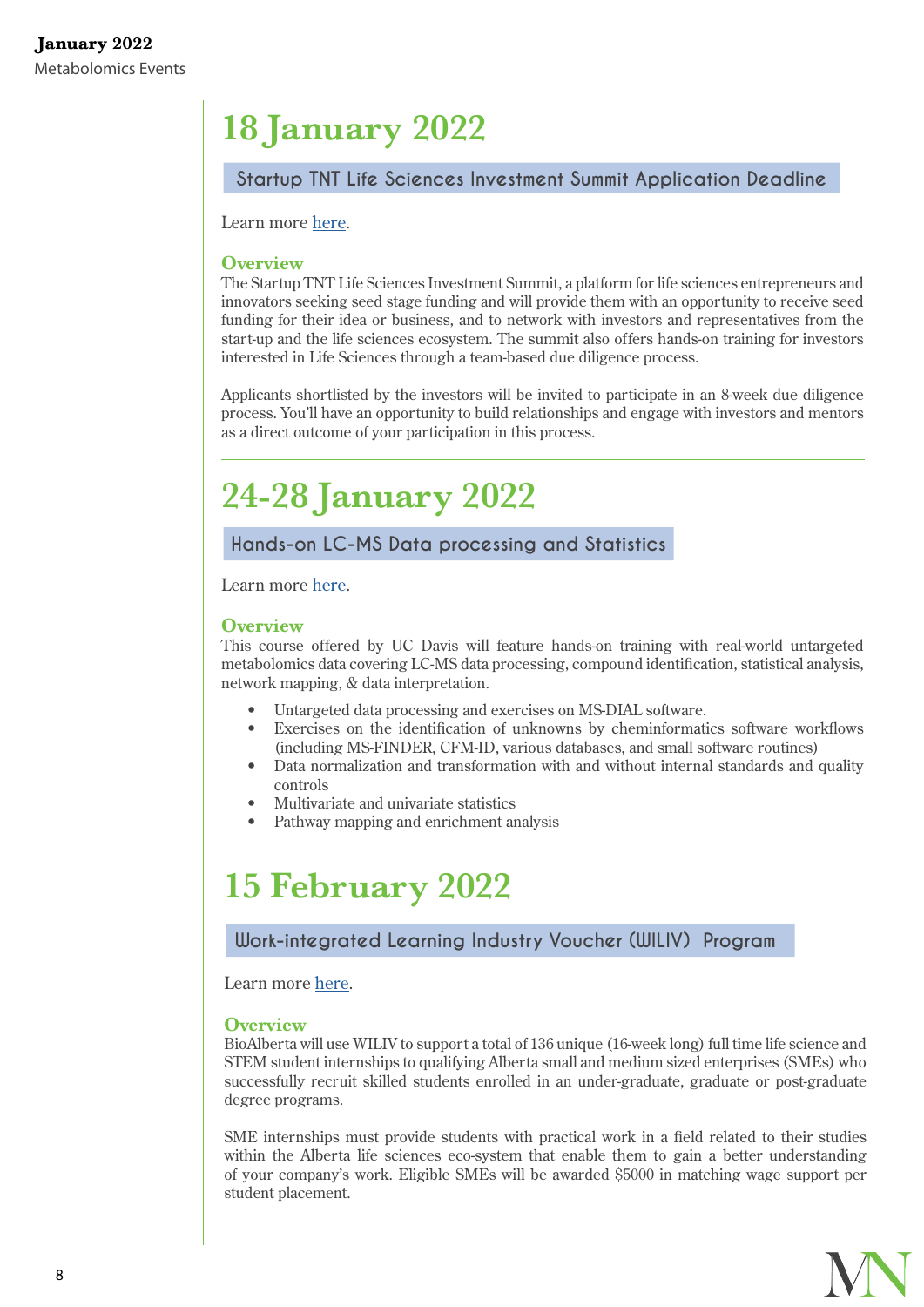These Alberta SMEs are then free to match WILIV support with either their own operational funds or apply to other available student funding programs (i.e. BioTalent Canada, Eco Canada, etc).

BioAlberta is now recruiting SMEs to participate in WILIV Summer and Fall 2022. For more information or to apply contact [trish@bioalberta.com](mailto:trish%40bioalberta.com?subject=WILIV%20Program%20Inquiry).

### **22-25 February 2022**

#### **[6th HBP Student Conference on Interdisciplinary Brain Research](https://documentcloud.adobe.com/link/track?uri=urn:aaid:scds:US:42cc644c-055b-4d78-af92-e86bdb9cdde6)**

Learn more [here](https://www.humanbrainproject.eu/en/education/HBPSC2022/).

#### **Overview**

The 4-day conference will be held in a hybrid format with most sessions being streamed online. Participation in the 6th HBP Student Conference is open to the entire student

community and early career researchers, regardless of whether they are affiliated with the HBP or not. Participants without contributions to the scientific programme are also welcome. We encourage all young scientists to register and aim for an equal representation of all genders.

# **7-8 April 2022**

#### **[Course Data Analysis for Metabolomics](https://www.wur.nl/en/Education-Programmes/Wageningen-Academy/What-we-offer-you/Courses/Plant/Course-Data-Analysis-for-Metabolomics.htm)**

Register [here](https://www.wur.nl/en/Education-Programmes/Wageningen-Academy/Webforms/Registration-form-Wageningen-Academy.htm?frmprm1=8782).

#### **Overview**

Metabolomics experiments based on mass spectrometry (MS) or nuclear magnetic resonance (NMR) produce large and complex data sets. This course will introduce approaches to process and analyze data and design high-quality experiments. Through hands-on workshops and lectures highlighting the different concepts you will get a thorough basis for tacklibng the challenges in metabolomics data analysis.

# **13-16 May 2022**

#### **[2nd Metabolism in Health and Disease Conference](https://www.fusion-conferences.com/conference/122.)**

Learn more [here.](https://www.fusion-conferences.com/conference/122.)

#### **Overview**

Topics will span diverse areas such as cancer metabolism, organismal metabolism in disease, metabolic pathway engagement in cell function, metabolites as signaling molecules, mitochondrial biology, nutrient sensing, metabolism in tissue homeostasis and repair, neurometabolism, and metabolism in host-microbe interactions.

Early-bird registration deadline is January 31, 2022

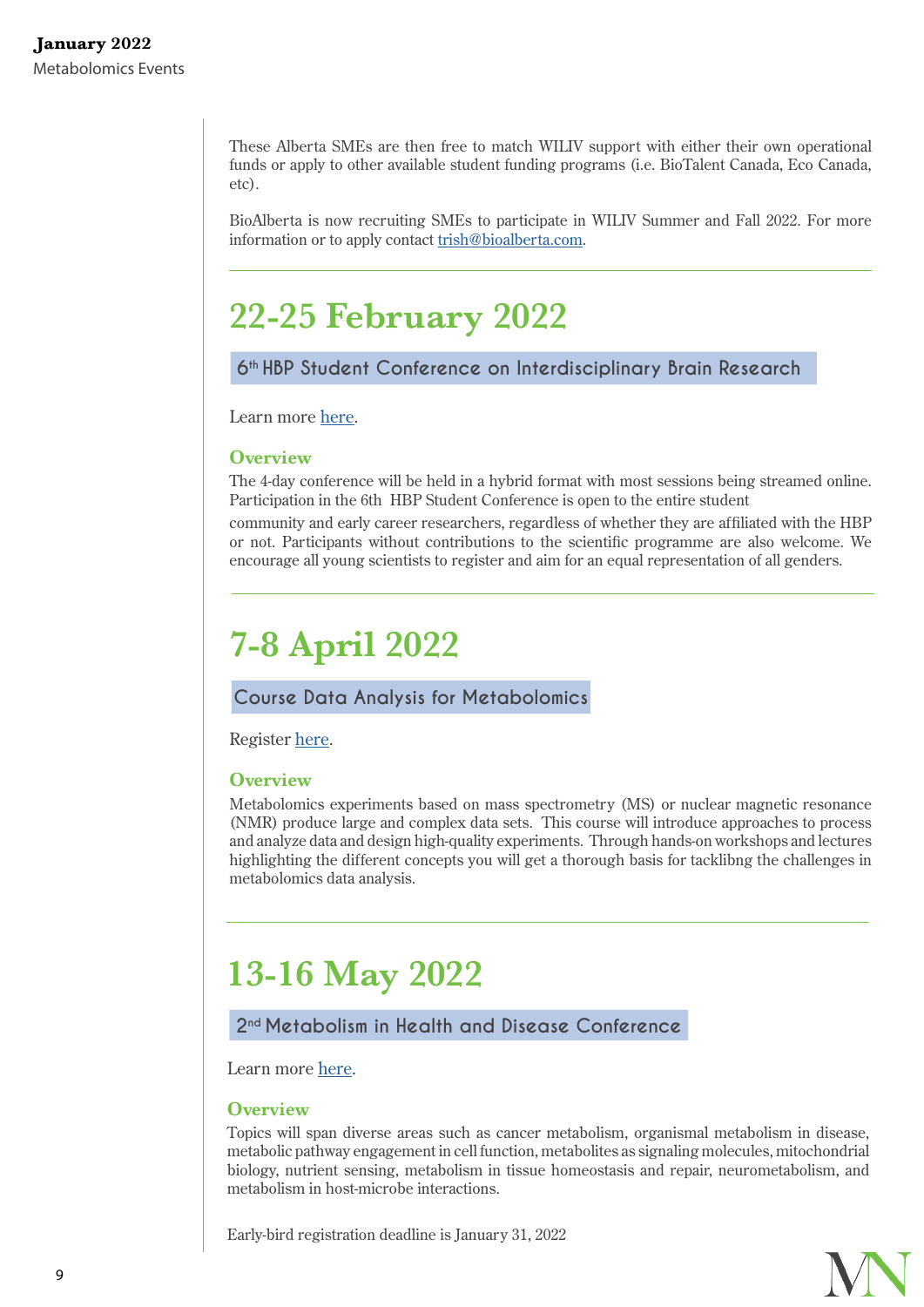# **29 May - 2 June 2022**

**[International GCxGC Symposium](https://www.gcxgc-symposium.com/)**

Learn more [here.](https://www.gcxgc-symposium.com/)

#### **Overview**

Monday to Thursday - Technical Program:

- 2022 John B. Phillips and Scientific Achievement Award Lectures
- 3.5 full days of live talks, posters and discussion sessions
- Opportunities to contribute virtual talks and posters
- In-person content will be available to virtual attendees
- Breakfasts, lunches and snacks included in registration

This is a hybrid event so as many delegates can attend as possible. If you register to attend virtually before January 25, you will be able to upgrade to in-person (if we hold an in-person meeting) at the early bird rate up until March 15th. [So grab your spot now!](https://www.gcxgc-symposium.com/registration)

# **19-23 June 2022**

#### **[18th Annual Conference of the Metabolomics Society](https://www.metabolomics2022.org/)**

Learn more [here.](https://www.metabolomics2022.org/)

#### **Overview**

The meeting will be co-organized with the Spanish Society for Metabolomics (SESMET) and the Spanish Network for Metabolomics. Building on the success of previous years, the conference will present the latest advances in the field covering the major scientific themes of technological advances, bioinformatics, metabolomics applications in health and disease, exposomics and a focus on metabolomics in agriculture, plants, food and nutritional sciences. The scientific program will include plenary and keynote talks, parallel scientific sessions, poster sessions, sponsored luncheons and other networking events.

# **20-24 June & 20-23 September 2022**

#### **[CliMetabolomics](https://www2.sciencecampus-halle.de/further-education.html)**

Learn more [here.](https://www2.sciencecampus-halle.de/further-education.html)

#### **Overview**

CliMetabolomicsis a Franco-german Research Workshop that aims to better understand the plasticity of plants and to develop sustainable plants adapted to climate change.

CliMetabolomics offers training in analytical tools and an innovation management method to early career scientists.

The workshop lasts two weeks and consists of seminars, discussions and many practical courses.

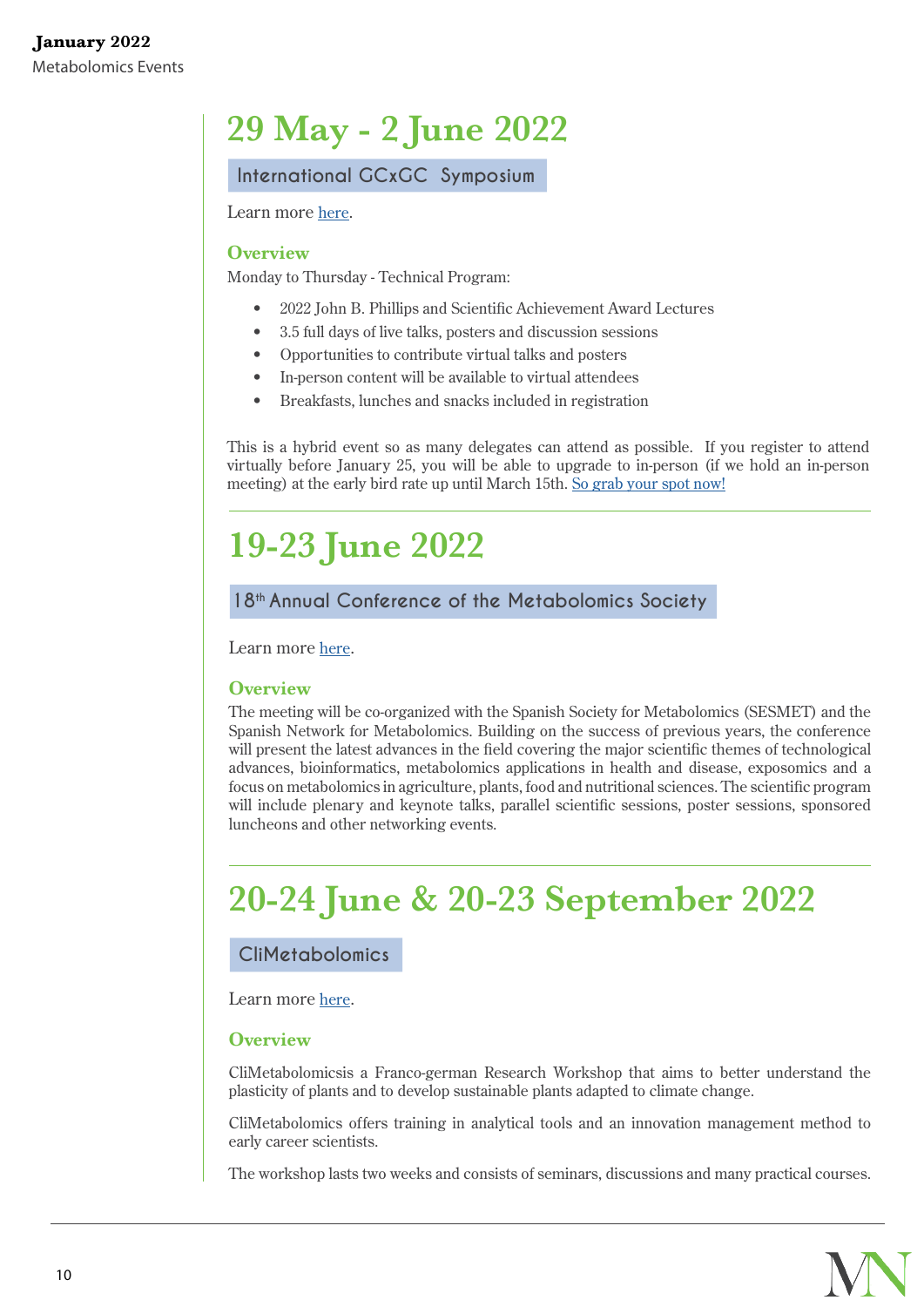# **7-12 August 2022**

**[Gordon Research Conference on Lipidomics](https://www.grc.org/lipidomics-conference/2022/)**

# **22 August - 2 September 2022**

**[International Summer Sessions in Metabolomics](https://metabolomics.ucdavis.edu/courses-and-seminars/courses/208-course1)**

# **26-27 October 2022**

 **[2nd International Diabesity and Metabolic Surgery Summit](https://www.idmss.org/)**

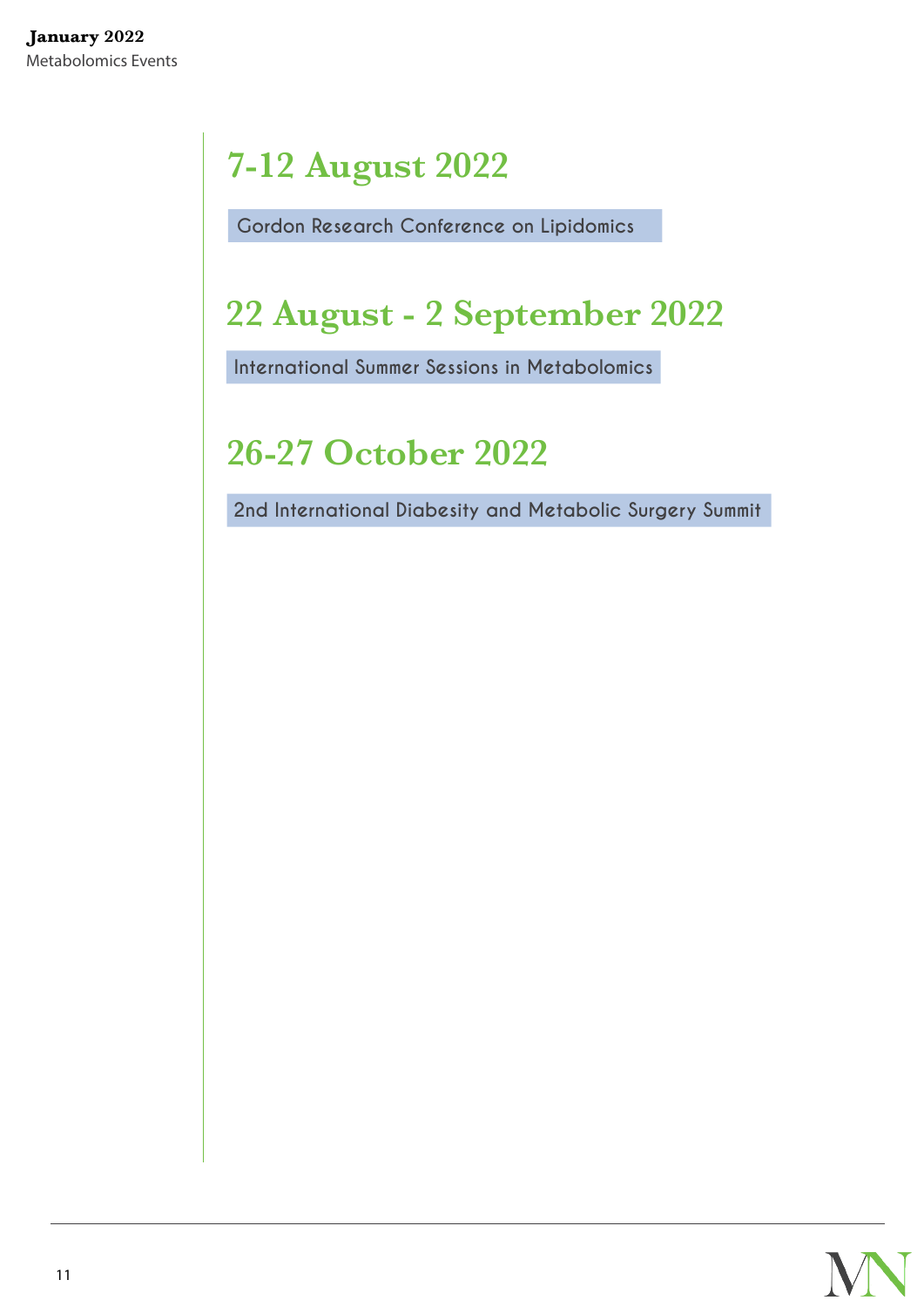# <span id="page-11-0"></span>[Metabolomics Jobs](#page-0-0)

If you have a job to post, please email your MetaboNews team at (metabolomics.innovation@gmail.com).

# Jobs Offered

| <b>Job Title</b>                                                                                                                  | <b>Employer</b>                                                                                      | <b>Location</b>                   | <b>Posted</b> | <b>Closes</b>       | <b>Source</b>                                                                     |
|-----------------------------------------------------------------------------------------------------------------------------------|------------------------------------------------------------------------------------------------------|-----------------------------------|---------------|---------------------|-----------------------------------------------------------------------------------|
| <b>Postdoctoral Position</b>                                                                                                      | Paris-Saclay Food and<br><b>Bioproduct Engineering</b><br>Research Unit                              | Agro Paris Tech,<br>Paris, France | 24-Jan-22     | Various             | <b>MetaboNews</b><br>Jobs                                                         |
| <b>Various Positions</b>                                                                                                          | Various                                                                                              | Various                           | $1$ -Jan-22   | Various             | <b>Metabolomics</b><br>Association of<br><b>North America</b><br><b>Job Board</b> |
| <b>Sr. Marine Education</b><br><b>Specialist - Science</b><br><b>Technology Centre (STC)</b>                                      | <b>Woods Hole</b><br>Oceanographic<br>Institution                                                    | Massachusetts, USA                | $4-Oct-21$    | <b>Until Filled</b> | Careers@WHOI                                                                      |
| <b>Postdoctoral Position</b>                                                                                                      | Fernandez Lab, School<br>of Chemistry and<br>Biochemistry, Georgia<br><b>Institute of Technology</b> | Georgia, USA                      | Sep-21        | <b>Until Filled</b> | <b>MetaboNews</b><br>Jobs                                                         |
| <b>PhD Student and Post-</b><br>doctoral Fellow Positions<br>in Mass Spectrometry<br><b>Metabolomics and</b><br><b>Proteomics</b> | Technion - Israel<br><b>Institute of Technology</b>                                                  | Haifa, Israel                     | 29-Mar-21     | <b>Until Filled</b> | <b>MetaboNews</b><br>Jobs                                                         |
| <b>PhD Research Project</b><br>Opportunities, Centre for<br><b>Integrative Metabolomics</b><br>and Computational Biology          | <b>Edith Cowan University</b>                                                                        | Joondalup, Australia              | 16-Mar-21     | <b>Until Filled</b> | <b>MetaboNews</b><br>Jobs                                                         |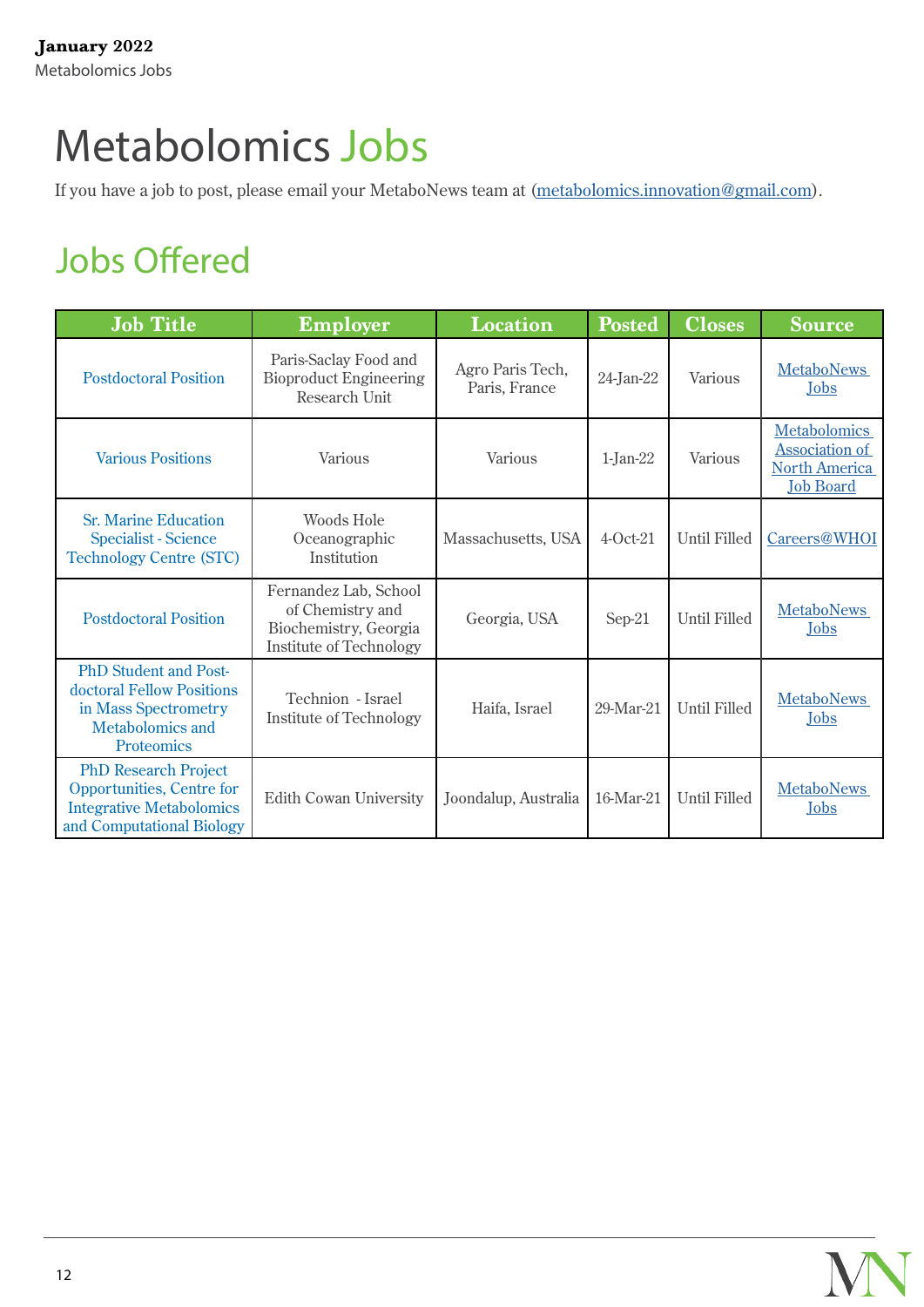# <span id="page-12-0"></span>[Jobs Wanted](#page-0-0)

This section is intended for very highly qualified individuals (e.g., lab managers, professors, directors, executives with extensive experience) who are seeking employment in metabolomics.

We encourage these individuals to submit their position requests to your MetaboNews team at [\(metabolomics.innovation@](mailto:metabolomics.innovation%40gmail.com?subject=) [gmail.com\)](mailto:metabolomics.innovation%40gmail.com?subject=). Upon review, a limited number of job submissions will be selected for publication in the Jobs Wanted section.

- [Dr. Rustem Shaykhutdinov](http://www.metabonews.ca/Jan2022/Jobs/Rustem-Shaykhutdinov-CV.pdf)  Seeking a Research or Lab Manager position to apply his extensive experience and knowledge in the area of NMR metabolomics and his skills in NMR instrumentation maintenance.
- [Dr. Paulina Samczuk](http://www.metabonews.ca/Jul2021/Jobs/CV_P_Samczuk_07072021.pdf)  Seeking an interesting Postdoc offer or other position which would allow her to develop herself.